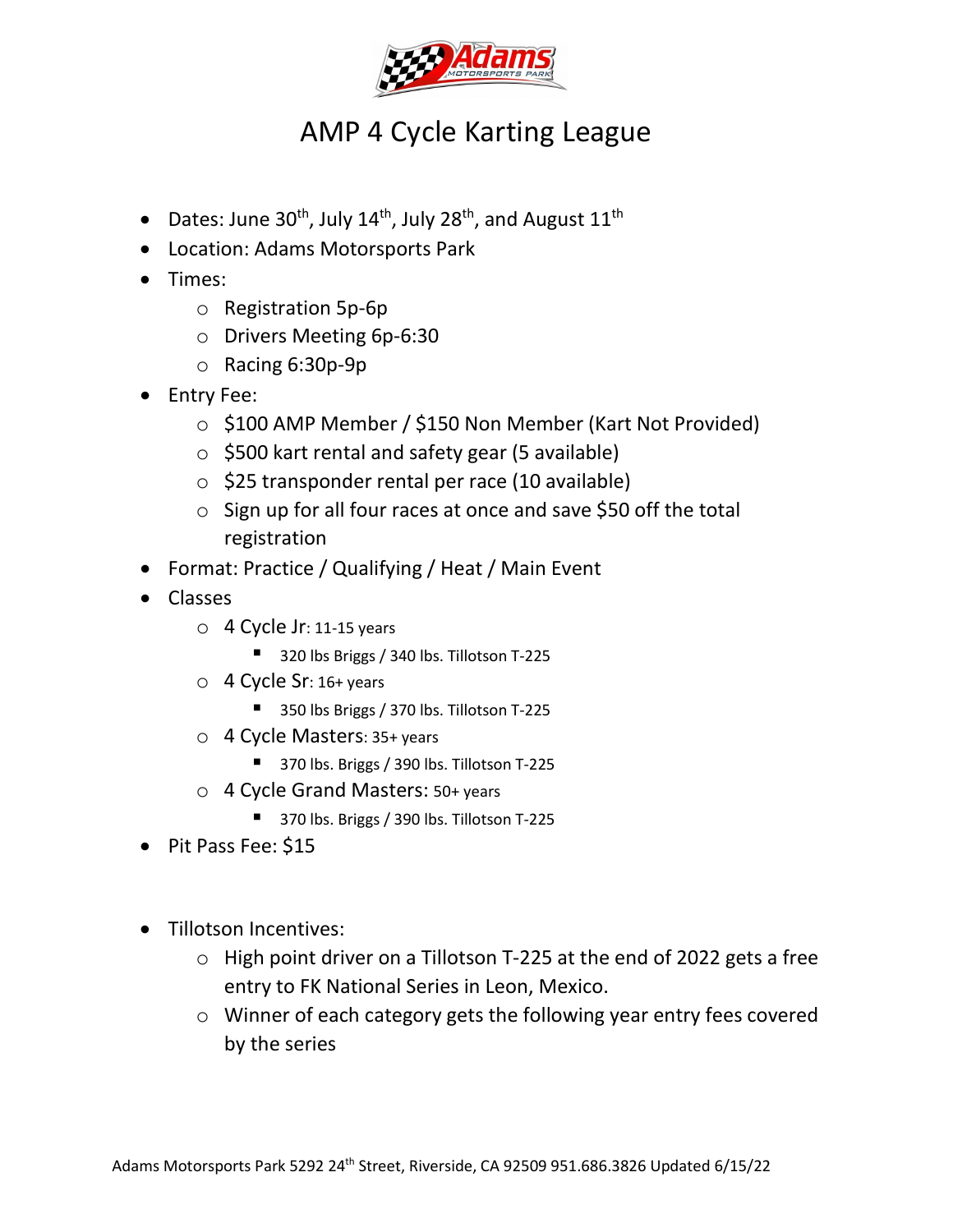

# \*All participants must wear racing gear and close toed shoes

Race Officials follow the 2021-22 WKA Technical Rule book except where noted. Arco 87 pump gas. See individual class listings for specified fuel. Mixing of fuel brands or types is ILLEGAL and will result in a DQ. Any additives, whether they are performance enhancing or not, are ILLEGAL and will result in a DQ (with the exception of manufacturer additives present in pump gas from the pump). It is advised to purchase pump fuel the day of the race. A test sample of both fuels will be taken that day and used by Post Tech for comparison. Legal 87 octane pump gas can be purchased at this local station only: Arco (AM/PM Market) 2985 Rubidoux Blvd. Riverside, CA 92509

# **Briggs LO-206 Jr.**

Competition age: 11-15 years Weight: 320 lbs / Briggs / 340 lbs. Tilliotson Tires: Hoosier R60B 4.50/10.0-5 front, 6.00/11.0-5 Rear Engine: Briggs & Stratton LO206 Carburetor slide – Black (stock) See Briggs & Stratton 2021 LO206 Regulations / Tillotson TPP-225RS Engine Rulebook USA2021 Clutch: See Briggs & Stratton 2021 LO206 Regulations / Tillotson TPP-225RS Engine Rulebook USA2021 Fuel: pump gas only (see Spec fuel at beginning of list) Tech specs: B&S LO206 Regulations / Tillotson TPP-225RS Engine Rulebook USA2021 \*Must turn 11 years old before December 31st, 2022

# **Briggs LO-206 Sr.**

Competition age: 16+ years Weight: 350 lbs / Briggs / 370 lbs. Tilliotson Tires: Hoosier R60B 4.50/10.0-5 front, 6.00/11.0-5 Rear Engine: Briggs & Stratton LO206 Carburetor slide – Black (stock) See Briggs & Stratton 2021 LO206 Regulations / Tillotson TPP-225RS Engine Rulebook USA2021 Clutch: See Briggs & Stratton 2021 LO206 Regulations / Tillotson TPP-225RS Engine Rulebook USA2021 Fuel: pump gas only (see Spec fuel at beginning of list) Tech specs: B&S LO206 Regulations / Tillotson TPP-225RS Engine Rulebook USA2021 \*Must turn 16 years old before December 31st, 2022

# **Briggs LO-206 Masters**

Competition age: 35+ years Weight: 370 lbs. Briggs / 390 lbs. Tillotson Tires: Hoosier R60B 4.50/10.0-5 front, 6.00/11.0-5 Rear Engine: Briggs & Stratton LO206 / Tillotson T-225 See Briggs & Stratton 2021 LO206 Regulations / Tillotson TPP-225RS Engine Rulebook USA2021 Clutch: See Briggs & Stratton 2021 LO206 Regulations / Tillotson TPP-225RS Engine Rulebook USA2021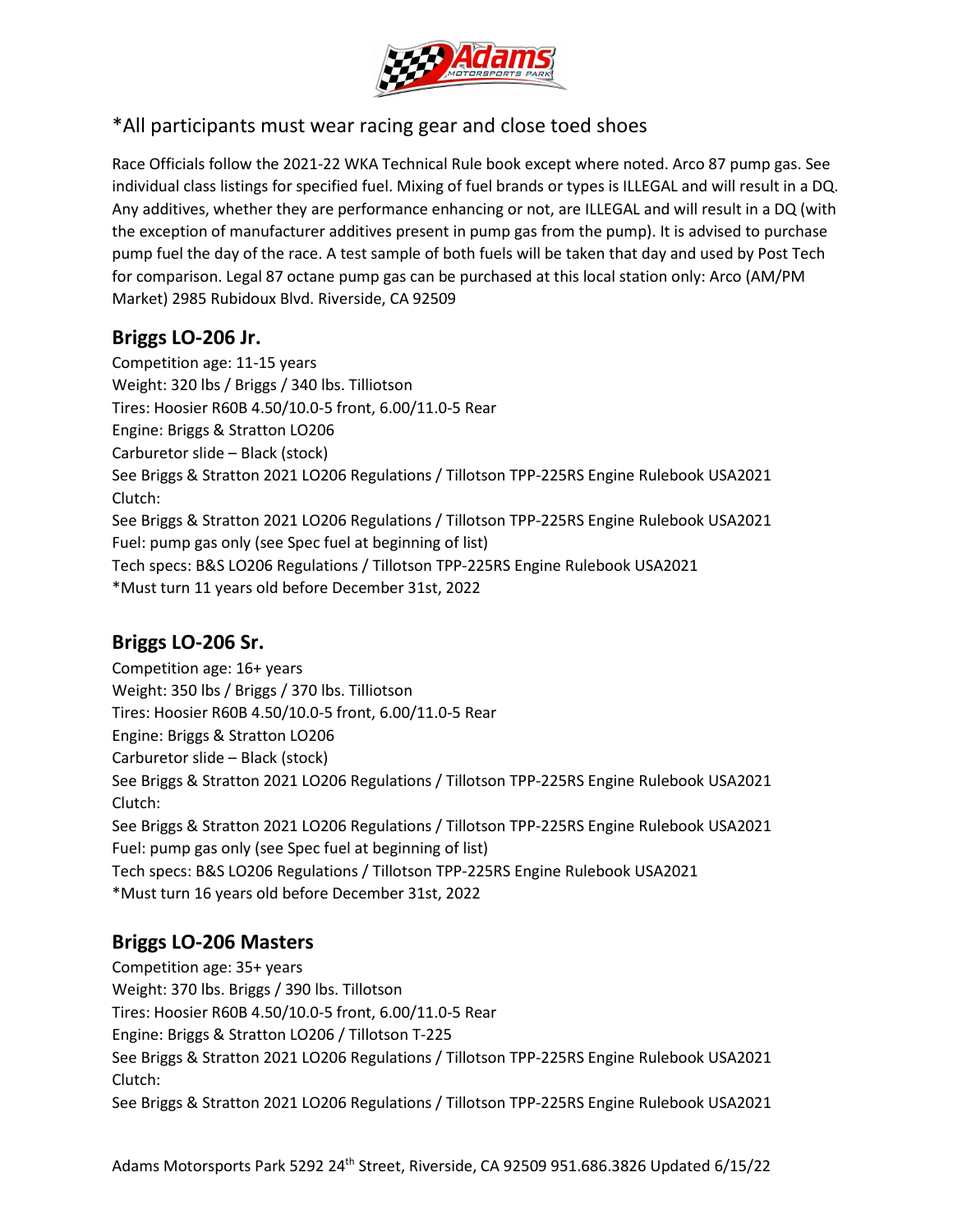

Fuel: pump gas only (see Spec fuel at beginning of list) Tech specs: B&S LO206 Regulations / Tillotson TPP-225RS Engine Rulebook USA2021 \*Must turn 35 years old before December 31st, 2022

# **Briggs LO-206 Grand Master**

Competition age: 50+ years Weight: 370 Briggs / 390 lbs. Tillotson Tires: Hoosier R60B 4.50/10.0-5 front, 6.00/11.0-5 Rear Engine: Briggs & Stratton LO206 / Tillotson T-225 See Briggs & Stratton 2021 LO206 Regulations / Tillotson TPP-225RS Engine Rulebook USA2021 Clutch: See Briggs & Stratton 2021 LO206 Regulations / Tillotson TPP-225RS Engine Rulebook USA2021 Fuel: pump gas only (see Spec fuel at beginning of list) Tech specs: B&S LO206 Regulations \*Must turn 50 years old before December 31st, 2022

# **OUR MISSION**:

Is to make karting fun and affordable for all ages and to be the premier driver development facility in the Nation if not the World. We strive to promote, organize and host top quality events that are professionally run using a uniform set of rules. Fair, impartial and safe competition for all is the ultimate goal of Adams Motorsports Park. We pledge to adhere to the highest standards in our efforts to provide the most competitive racing program possible for our members. We believe in a family oriented and friendly environment to make our events enjoyable for everyone.

#### **GENERAL**

- 1. AMP4CKL will follow the here in written rules and the current 2021-2022 WKA Competition Regulations & Technical Manual. Technical specifications in accordance with The Briggs & Stratton 206 Engine Regulations and the HPD Technical specifications will be followed except as stated in these rules or as announced at the event. We recommend that all participants secure a copy of the current regulations from the WKA.
- 2. Driver's meeting announcements regarding competition or technical changes or clarifications will take precedent over the AMP or WKA written rules.
- 3. All competitors and associated persons are expected to abide by all the applicable rules. The rules apply equally to members and non-members. It is the responsibility of the competitor to know and follow the rules, and to stay updated. Competitors will be held responsible for their crew and guests also following the rules.

#### **REFUNDS**

- 1. Class Entry and Transponder Fees If a driver has taken to the race track during a hot lap session (warm-up, qualifying or racing heat), then no refund can be granted.
- 2. Pit Pass Fees Once a pit pass has been claimed and signed for on the insurance forms, it cannot be refunded.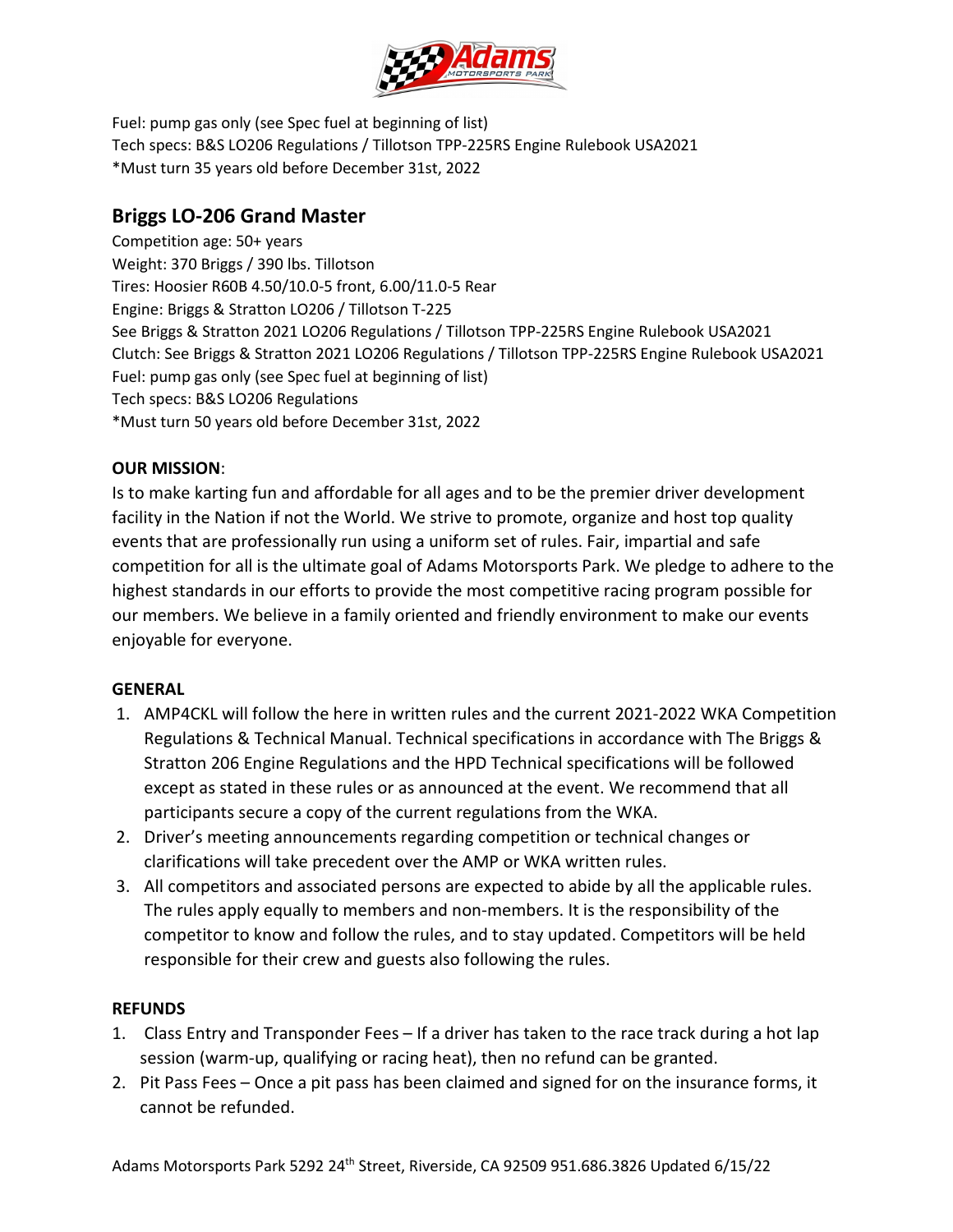

- 3. If a competitor is a no show for a race event the applicable entry and transponder fees will not be refunded or credited.
- 4. Competitors must notify Adams Motorsports Park by emailing [info@adamsmotorsportspark.com](mailto:info@adamsmotorsportspark.com) 24 hours prior to the event in order to get a credit for the registration and transponder fees.

#### **MEMBERSHIP**

- 1. Membership are not required to participate in AMP Karting Events and Leagues. Members are \$100 per driver per month. Membership terms are month to month.
- 2. Member benefits:
	- a. Race entry discount
	- b. Reserved pit spot (while availability lasts). If under a team/sponsor tent, a separate pit spot will not be provided.
	- c. WKA membership is not required to participate in AMP events.

#### **DRIVERS MEETING**

- 1. There is a mandatory drivers meeting at the beginning of each race day. All drivers must attend the drivers meeting. Random roll calls will be made at the drivers meeting. If a driver's name is called and that driver is not present at the meeting, that driver will start at the back of their classes Heat 1 race regardless of the Qualifying results. Top Qualifier bonus points cannot be earned.
- 2. All Junior, Cadet and kid kart drivers must have a parent, guardian or hired mechanic/coach attend the drivers meeting with them.
- 3. Competition or technical rules announcements and/or clarifications will take precedent over the written rules.

#### **RACING FORMAT and SCORING**

- 1. The racing day will consist of one (1) Practice session, one (1) Qualifying session, one (1) Heat Race, and one (1) Main Event.
- 2. Practice Weigh-in Rule: All karts participating in the race day practice session must weigh-in at scales. All karts must meet the minimum weight for their class and/or engine specification. Failure to scale or meet the weight minimum for your class will result in your Practice session times being disqualified and you will be moved to the back of the Qualifying session grid. If you do not run the Practice session, you will be gridded at the back of your Qualifying session.
- 3. Green/White/Checker Qualifying format.
	- a. If a driver has a mechanical issue/failure while on the grid for their qualifying session and cannot make it on track, that driver may have a one lap qualifying session after the last qualifying group.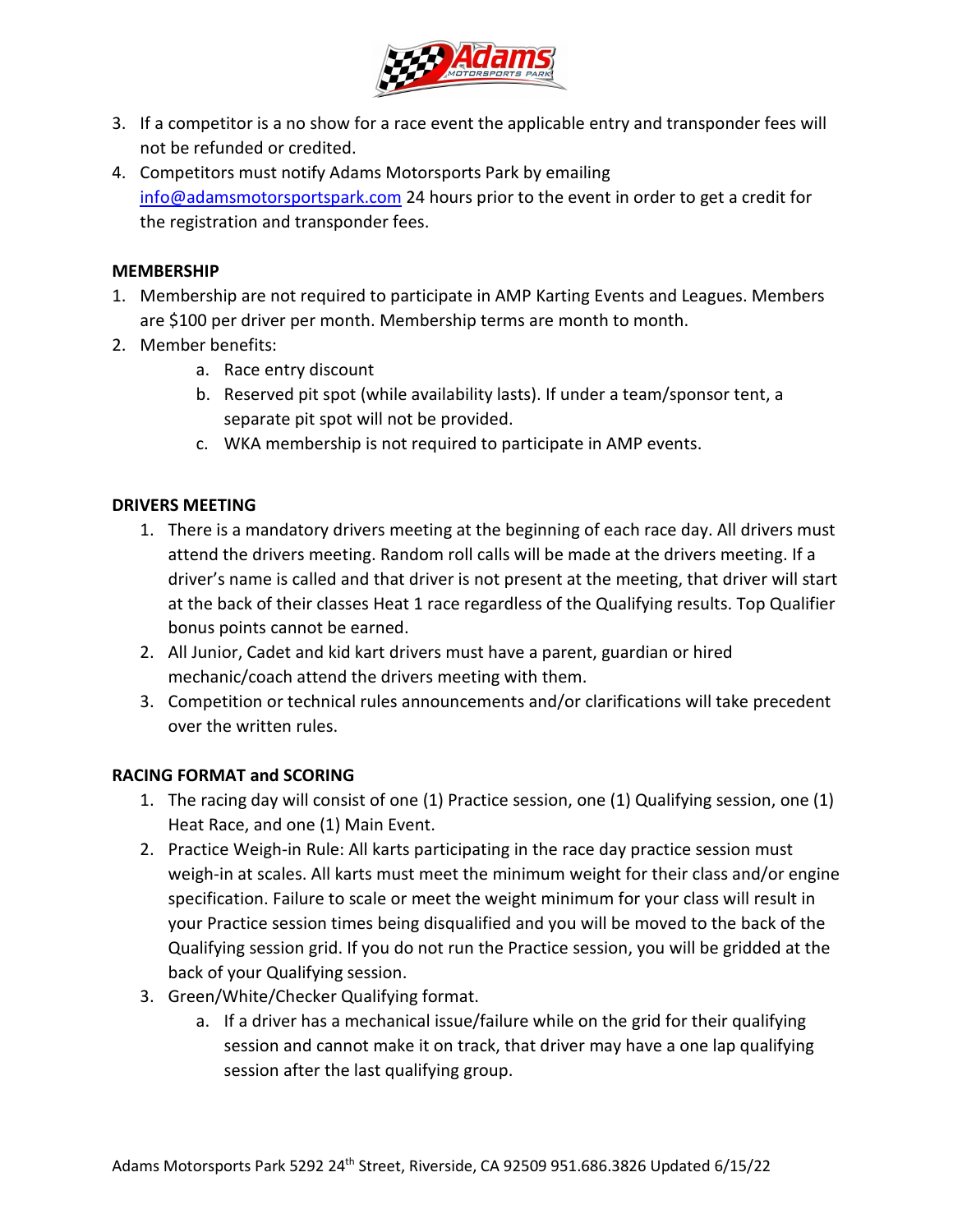

- b. If a driver is a no-show and misses their qualifying session, they will be scored last in their qualifying group. No make-up session will be allowed.
- 4. Heat 1: Starting grid positions will be determined by the official Qualifying session results. Competitors will earn points towards the year end Championship according to their official finishing position of Heat 1. See scoring table
- 5. Main Event: Starting grid positions will be determined by the official Heat 1 scoring results. The Main Event official results will determine the race day's winner and podium finishers. Competitors will earn points towards the year end Championship according to their official finishing position of the Main Event.

# **SEASON POINTS CHAMPIONSHIP COMPETITION**

- 1. The driver does not need to be an AMP Member to compete for the points championships, but must compete in a designated season-points championship class.
	- a. A class must have an average of five entries per race over the course of the season to qualify as a Championship class. If a class does not meet the average requirement, then there will not be a designated class champion and no overall season awards for that class will be given out.
- 2. Season points champion is based on the highest gross accumulated total points scored in 3 of 4 races. Only the 3 highest scoring races will count for the year end Championship.
- 3. Points are awarded for the heat race based on order of finish. See scoring table for points awarded.
- 4. Points will be awarded for the Main Event of the day based on order of finish. See scoring table.
- 5. All DNF karts are ranked behind karts running at the end of the race, from the last kart out finishing highest, to the first kart out finishing lowest. DQ'd karts will be ranked after the DNF karts. All DQ'd karts will receive last place points. If multiple karts/drivers are disqualified in the same race session, every disqualified driver will receive equal last place points. To earn Race Day Championship points the driver:
	- a. Must complete a lap during the Qualifying session OR (B) must take to the track for a Heat race or Main Event. It is not required to take the Green flag. If a racer meets either the A or B requirement and for whatever reason cannot compete in any subsequent Heat or Main Event, then that driver will get last place points for the remaining races of the day. If a racer competes in Heat 1, but not practice, qualifying no points will be earned for prior sessions.

Scoring:

Main Race Heat Race

1st - 200 1st - 100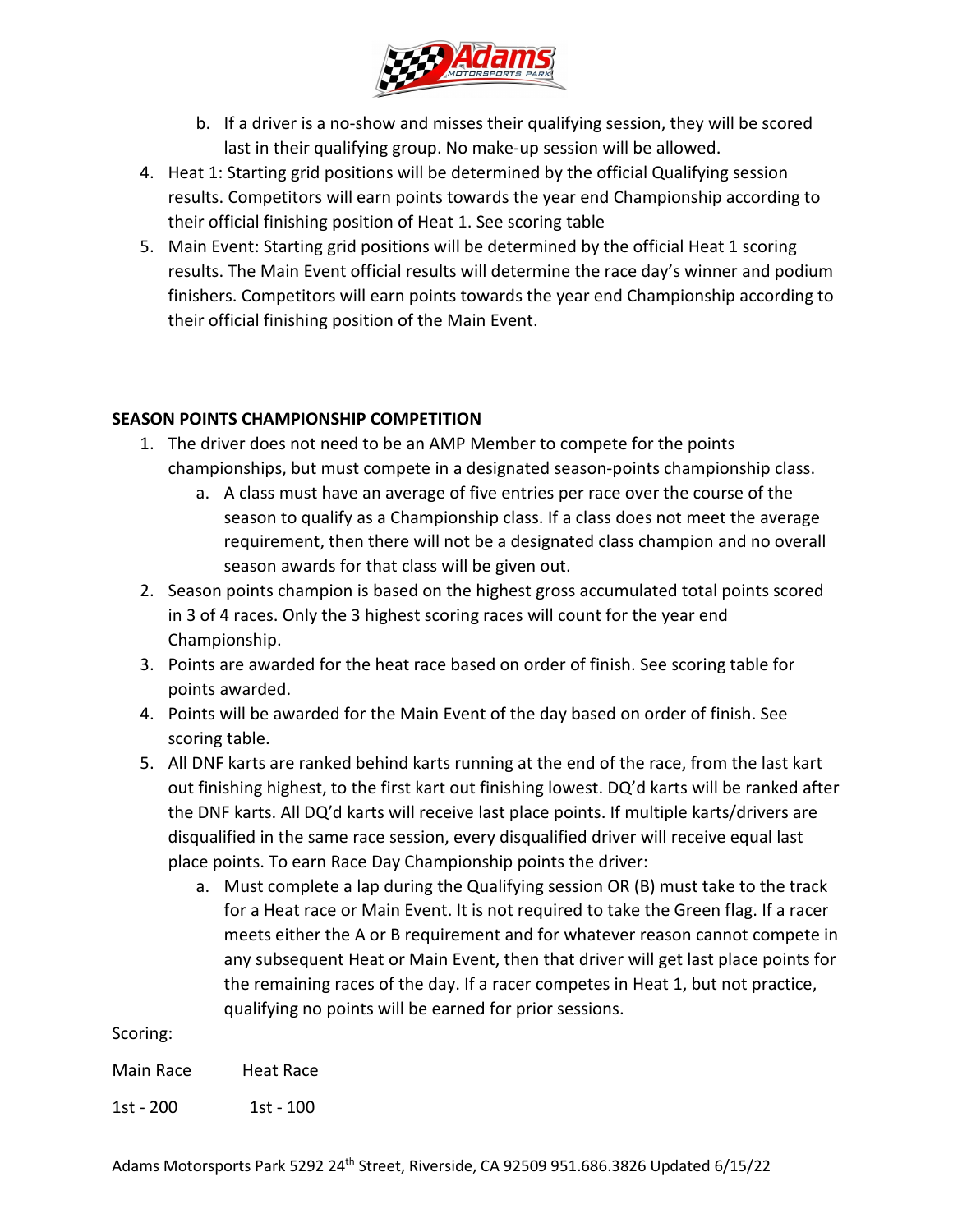

| 2nd - 190                              | 2nd - 95  |
|----------------------------------------|-----------|
| 3rd - 180                              | 3rd - 90  |
| 4th - 176                              | 4th - 88  |
| 5th - 172                              | 5th - 86  |
| 6th - 168                              | 6th - 84  |
| 7th - 164                              | 7th - 82  |
| 8th - 160                              | 8th - 80  |
| 9th - 156                              | 9th - 78  |
| 10th - 152                             | 10th - 76 |
| 11th - 150                             | 11th - 75 |
| 12th - 148                             | 12th - 74 |
| 13th - 146                             | 13th - 73 |
| 14th - 144                             | 14th - 72 |
| 15th - 142                             | 15th - 71 |
| 16th - 140                             | 16th - 70 |
| 17th - 138                             | 17th - 69 |
| 18th - 136                             | 18th - 68 |
| 19th - 134                             | 19th - 67 |
| 20th - 132 130 20 <sup>th</sup> - 66 5 |           |

- 6. The driver who sets the Fast time for each class in a race day Qualifying session will receive a "Pole award" of 5 bonus points towards the year end championship.
- 7. The driver who sets the fastest lap time in the main event for their class per race will receive a "Fast lap time award" of 5 bonus points towards the year end championship.
- 8. Special event races hosted by AMP are not considered "points" races unless designated as such by AMP.

#### **PENALTIES**

1. This list of penalties is a guideline that will be used for all Karting Races put on by Adams Motorsports Park. The Race Director may adjust the penalties depending on the circumstances and severity of the infraction.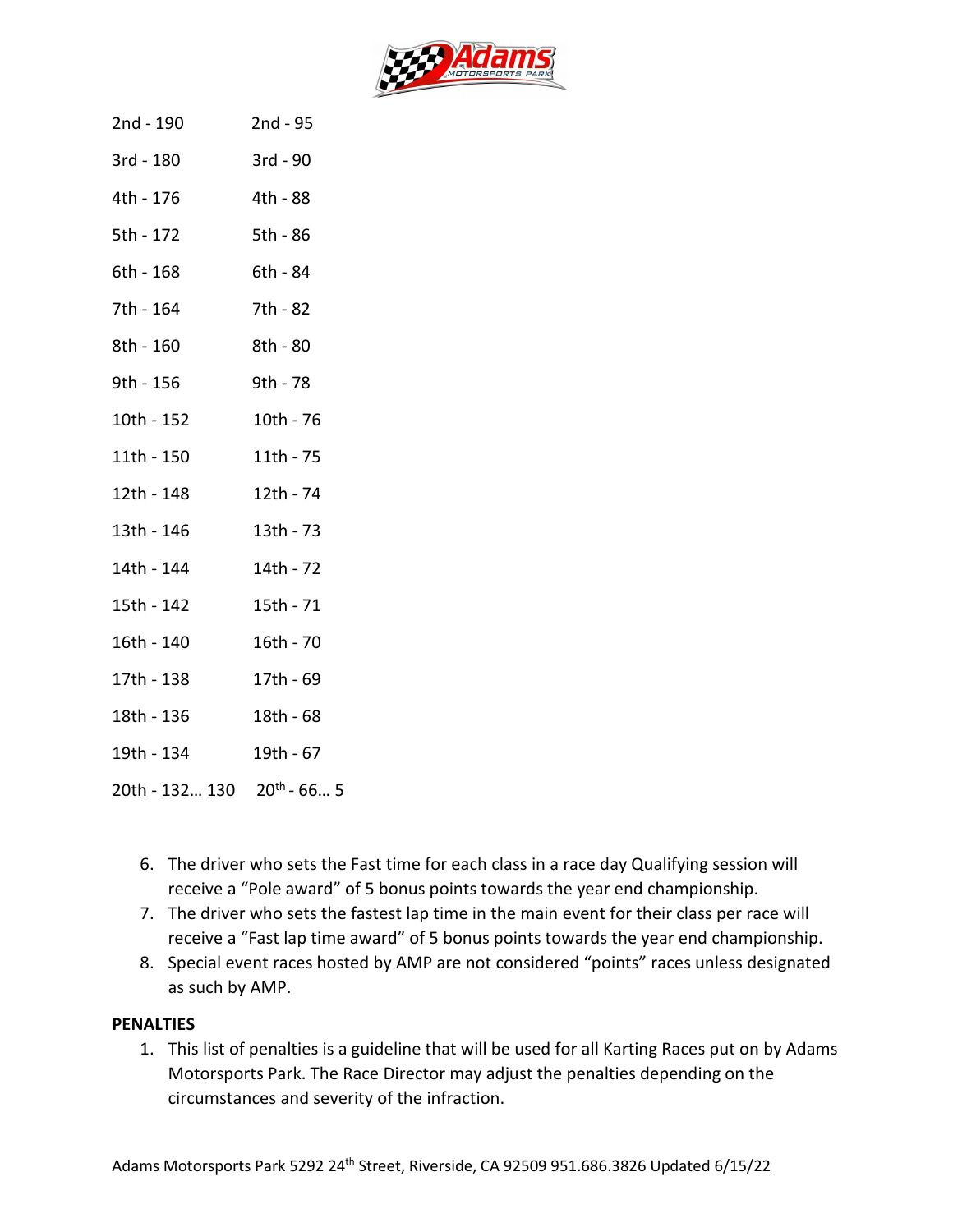

- 2. Level 1 DQ A
	- a. Level 1 Disqualification can be either for a mechanical/post-tech item or for an on-track incident related to a driver's actions or behavior. i.e. being underweight, missing required safety equipment- either personal (neck collar) and/or kart (missing bodywork, chain guard, etc.), a post-tech inspection failure, blocking, unnecessary contact with another kart, rough driving, etc…
	- b. A Level 1 DQ can be issued by either the Race Director and/or Post-Tech Director.
	- c. Level 1 DQ can incur a finishing position penalty and/or last place points for that heat race. A race with a Level 1 DQ can be used as a dropped race.
- 3. Level 2 DQ
	- a. A flagrant disregard of the rules, dangerous on/off track behavior and/or unsportsmanlike conduct either on track, the scale area, tech inspection, starting grid or pit area. The issuing of an Unsportsmanlike DQ is at the sole discretion of the Race Director(s).
	- b. A Level 2 DQ can be issued by the Race Director(s) and, at his discretion, may suspend a competitor from further racing competition during a race event day. At that time the competitor and pit crew/guests must leave the facility in a timely manner.
	- c. A race with a Level 2 DQ cannot be used as a dropped race and will be used in calculating Year end championship points.

# **PROTEST**

- 1. All protests of technical specifications legality, driver conduct and scoring must be submitted in writing by a registered racer from the same class in which the alleged violation occurred. If a kart specification is protested, the protesting driver's own kart can also be subject to full inspection. If an engine specification is protested, the protesting driver's engine can also be subject to full inspection. Verbal protests will not be accepted. All protests must be submitted in writing to the designated Adams Motorsports Park official within 30 minutes after completion of the race that is being protested, or in the case of a scoring protest, 30 minutes after the official results have posted. After the close of the 30 minute window all races are official and final unless posted otherwise by a race official.
- 2. The written protest must refer to (1) the specific Technical Manual page and section or (2) the specific section in the 2021 AMP Rules and Regulations document. Anyone filing a protest on another competitors equipment must keep their own equipment in the posttech impound area following the race.
- 3. Once a competitor's equipment has been removed from the impound area, they have waived the right to file a protest on another competitor's equipment regardless of whether 30 minutes have elapsed from the completion of the race in question.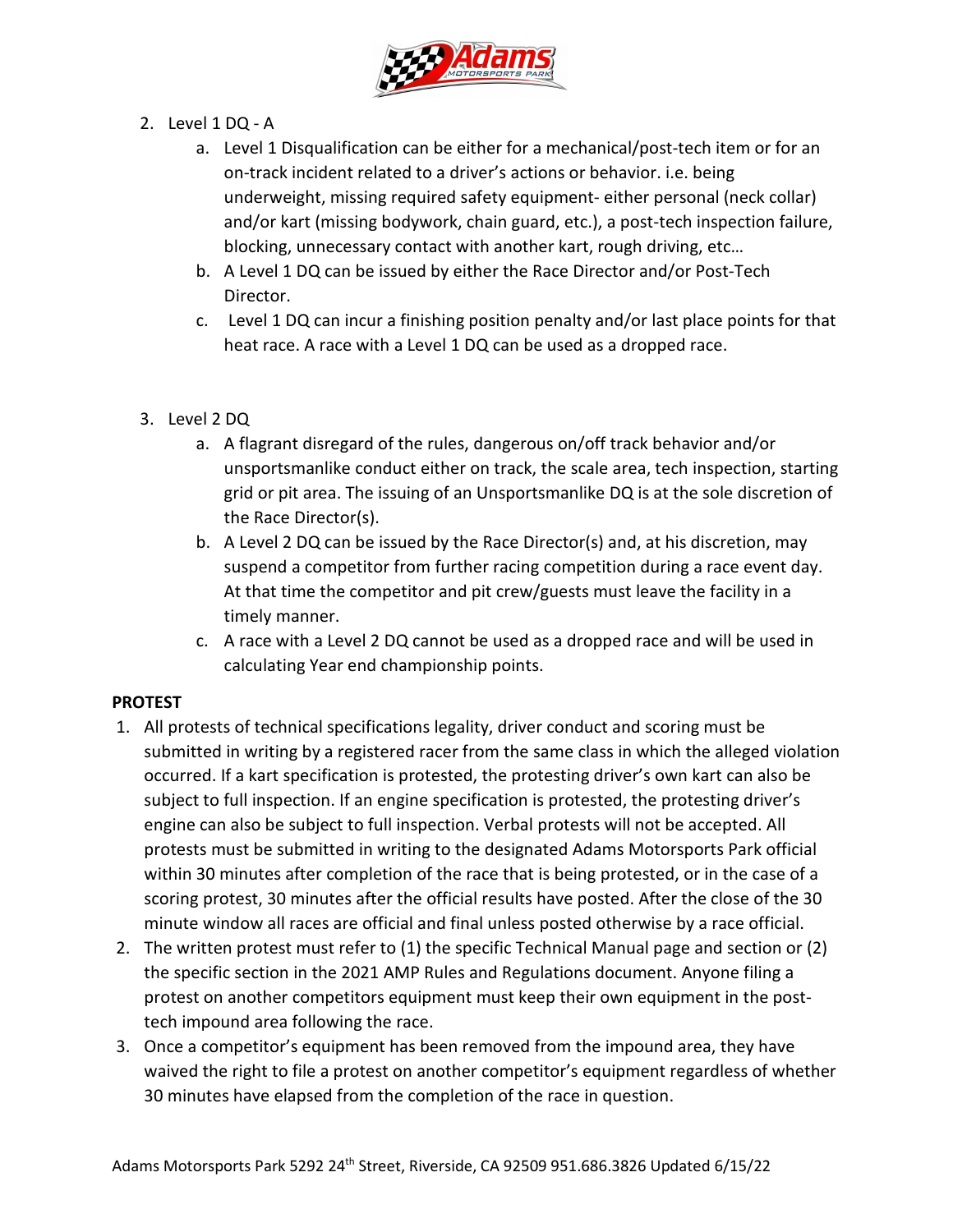

- 4. Only one protest from only one competitor in the class will be accepted for each incident or alleged technical violation. Once a protest is properly filed, no additional protest for the same incident or technical violation will be accepted.
- 5. The Race Director will make the decision based on information gathered by officials and involved competitors. The Race Director will then deliver the decision to the competitor.
- 6. Onboard video, third party video and/or photographs will be considered as evidence in protests and appeals of on-track calls and violations. Forms are available at the AMP registration booth and a copy of the WKA Technical Manual will be available to review.
- 7. Competitors only have one protest per race day.

# **PRE-TECH**

- 1. Adams Motorsports Park uses a Self Check Pre-Tech form which will be available on the AMP website on the Forms page and at registration the day of the race.
- 2. The kart driven must meet the safety, technical and spec requirements of the class the driver has entered that day. The driver is ultimately responsible for the mechanical state of his/her kart. Tech officials may pull the Pre-Tech form for any driver at any time to verify that the driver's kart is compliant. Violations may result in a DQ.
- 3. The Pre-Tech form must be filled out and signed before presenting the form to Race officials. Minors cannot initial or sign the Pre-Tech form. Tech officials cannot fill out Pre-Tech forms.
- 4. The Pre-Tech form must be given to the Grid Steward or designated race official prior to driving on the track.
- 5. No kart may be operated on the track until its driver has been registered as an entry and is wearing the appropriate insurance wrist-band and the Self Check Pre-Tech form has been completed and received by race officials.
- 6. WEIGHT BALLAST
	- a. All weights affixed to the kart must be WHITE.
	- b. Weight ballast bolts may be drilled and safety wired/clipped (wrapping of safety wire around a bolt is not allowed) or each securing bolt may have two nuts securing the ballast.
	- c. All weight ballast 7 lbs. or more must be affixed to the kart with 2 bolts of 5/16" (8mm) or larger diameter.
- 7. Both ends of all seat struts must be bolted to the kart. It is not permissible to operate the kart with either end of a seat strut not bolted to the kart.
- 8. A secondary brake safety cable must be attached from the brake pedal to the master cylinder control lever.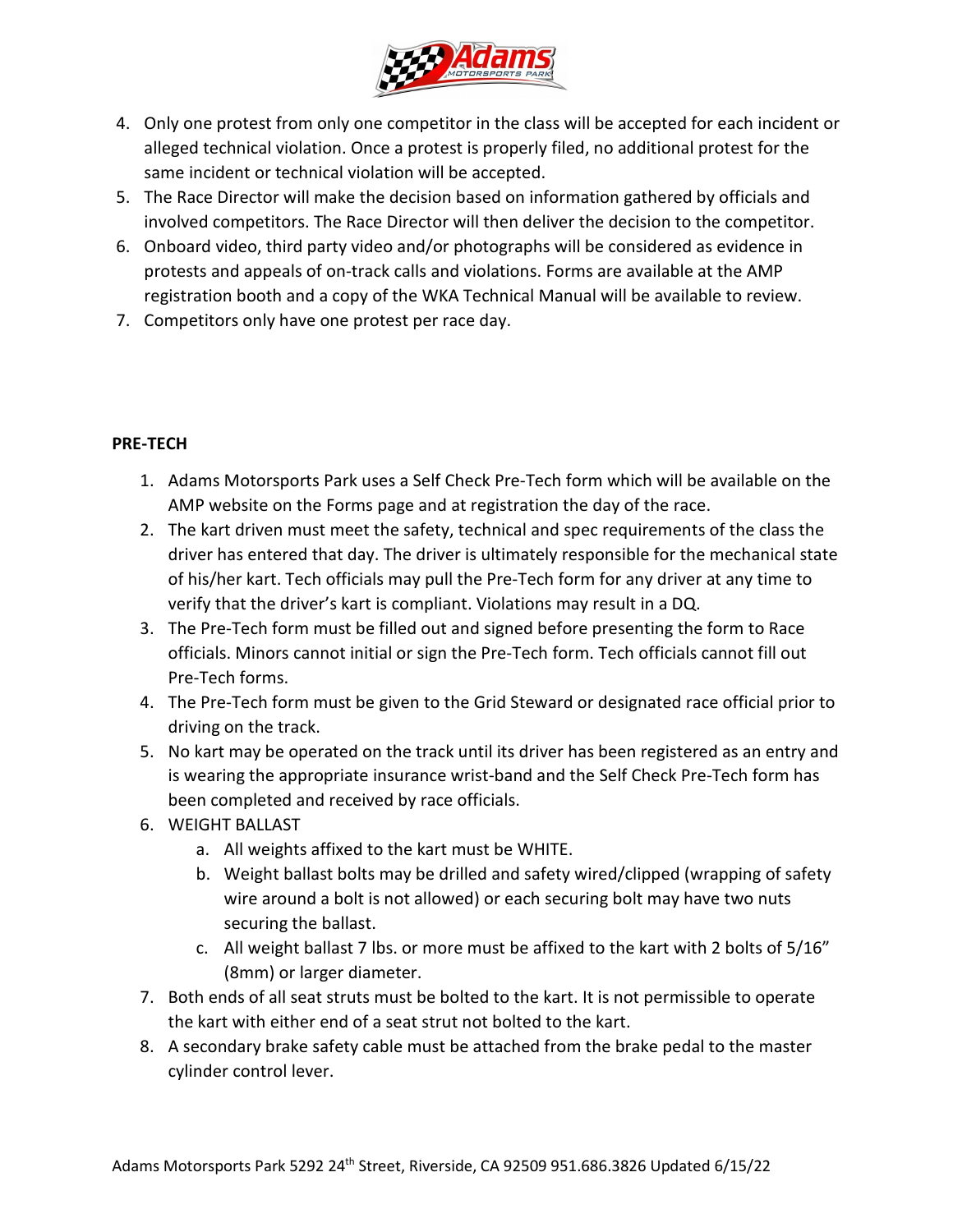

- 9. An S.F.I. approved chest protector is mandatory for all competitors in Kid Kart and Cadet classes in order to compete or operate their kart on the track.
- 10. Helmets must have a Snell SA2015, M2015 or newer rating. Junior sized helmets must be S.F.I. 24.1/2015, 24.1/2020 or Snell CMR2016, CMS20016 rated.
- 11. Neck collars are optional for all Senior class drivers. Neck collars are mandatory for all Junior, Cadet and Kid Kart classes.
- 12. Drivers may be checked ANY TIME while on the grid or preparing to enter the track and the driver will be denied access to the track or suspended from the event if not wearing the required chest protector.
- 13. Karts and drivers must meet all tech and safety requirements upon arrival in the post tech area after any race or track session. Having passed pre-tech before the race or track session does not waive this requirement. Such post race inspection may be made at the discretion of the head tech inspector.
- 14. Full width rear bumpers are mandatory for all karts in all classes. The bumper may either be a CIK approved plastic bumper or may be constructed of round metal tubing with a minimum diameter of 5/8" mild steel. The minimum width must be to the center of each rear wheel. The bumper must be of a double bar design with loops at each end. See the WKA rule #209.3 for further specifications. Maximum width: The ends of a double bar rear bumper or CIK style rear wheel protection shall not exceed beyond the outside of the rear tires. (EXCEPTION – Bumper may extend beyond rear tires in rain conditions) Minimum width: The ends shall extend to at least the center of the rear tires as raced for both CIK style and double bar rear bumpers. (This supersedes the WKA rule 209.3.4)
- 15. Helmet mounted cameras are NOT allowed. (115.1.1)

# **THE GRID**

- 1. Karts must be present on Grid A by the time the prior race group is released for racing. If your kart will be delayed getting to Grid A, the driver or a driver representative must inform the Grid Steward of the delay. The driver or a representative must stand in position on the grid in lieu of the kart. The Grid Steward has the discretion within a reasonable amount of time to hold the release of karts for the next session until the delayed kart has arrived. a. If the Grid Steward is not advised of a delay and a driver representative is not present on the Grid, then the session will start without delay. Any karts that come to the grid after the release of karts has begun must start at the back of the field.
- 2. When leaving Grid A for the commencement of a heat or qualifying, each kart must enter the track within 90 seconds from the time the first kart leaves the grid. If a kart becomes disabled after the rear tires pass the exit of Grid A, ONLY the driver may push the kart back to the Grid and once on Grid A may receive outside assistance and may reenter the track if still within 90 seconds of the first running kart.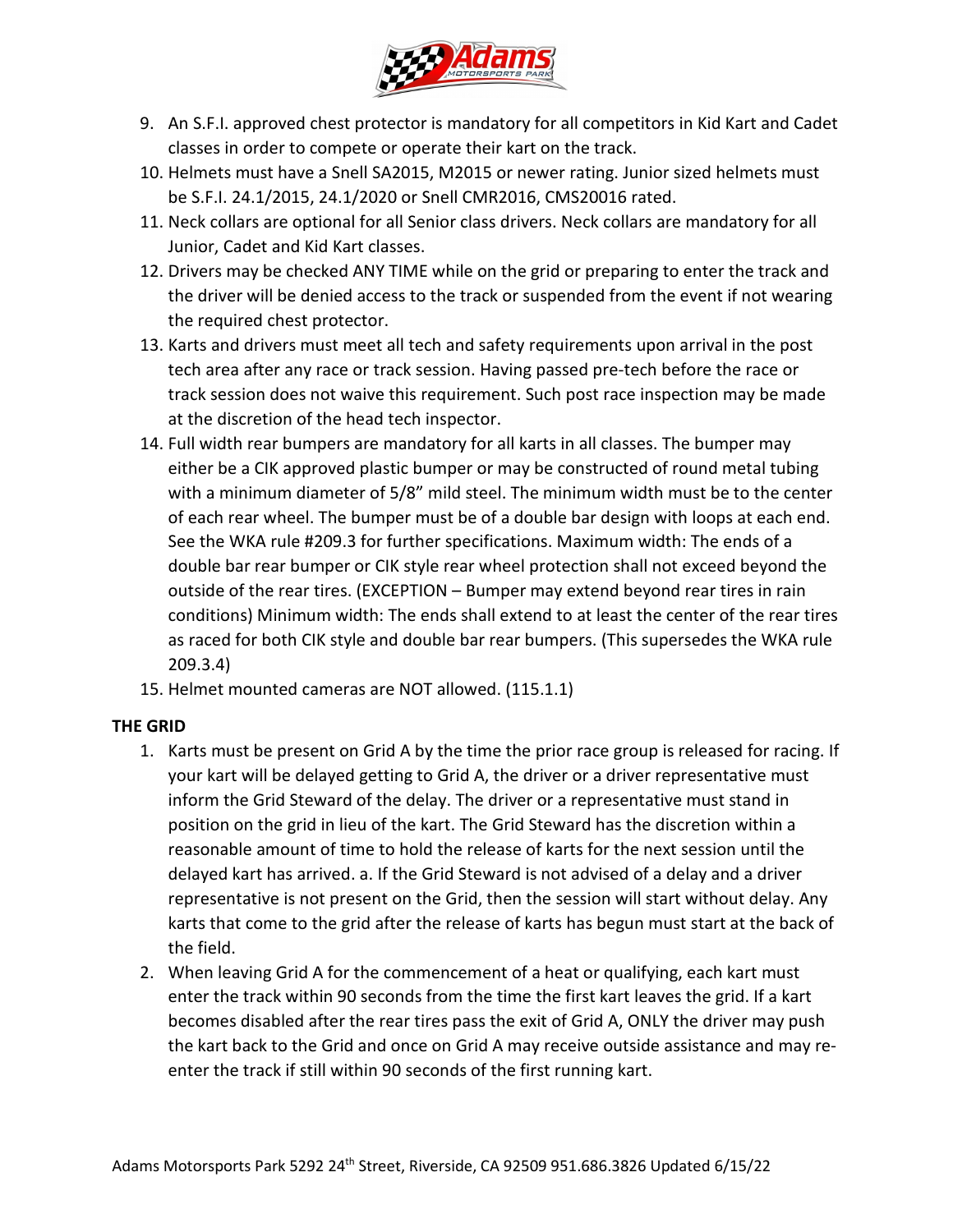

#### **SCALES, FUEL and POST TECH**

- 1. Driver Responsibilities:
	- a. It is the driver's responsibility that weight requirements are met using the scales as they are on race day.
	- b. It is the driver's responsibility that their kart and engine are properly marked by tech officials after qualification before leaving the tech area.
	- c. It is the driver's responsibility to check with tech officials after any heat or session to be sure his equipment is checked and passed before leaving the tech area.
	- d. It is the driver's responsibility to make sure that the engine and associated parts meet all technical specifications related to their competition class.
- 2. All karts participating in the race must go through scales and post-tech as directed by race officials. Any refusal to weigh or submit to post-tech inspection as requested by post-tech officials will result in an automatic disqualification. Karts are to remain in the post-tech area after the finish of the race until cleared to leave post-tech by a post-tech official. Leaving the post-tech area before completing post-tech and being cleared to leave by a post-tech official will result in automatic disqualification.
	- a. Race officials can require any driver (regardless of finishing order) to present their kart for technical inspection after Qualifying, Heat race, or Main race.
- 3. Fuel: Each driver is responsible for the legality of his/her fuel. See the 2022 Class List to determine what fuel is legal for your class or engine specification.
- 4. Allowed fuel types are VP MS98 or specified 87 octane pump gas. Mixing of fuel brands or types is ILLEGAL and will result in a DQ.
- 5. Legal 87 octane pump gas can be purchased at this local station only: Arco (AM/PM Market) 2985 Rubidoux Blvd. Riverside, CA 92509
	- a. It is advised to purchase pump fuel the day of the race. A test sample will be taken that day and used by Post Tech for comparison.

b.

6. Drivers can consult post-tech officials and arrange for pre-race fuel testing. This "courtesy" test is non-binding and has no bearing on future post-race fuel testing results.

# **RACE GROUPS**

- 1. Classes may be added and/or combined into race groups at the discretion of the Race Director as necessary to meet time constraints or otherwise accommodate entries.
- 2. Combined classes will be scored separately unless otherwise stated.

# **PIT RULES**

1. All persons within the race facility are required to purchase and sign for an appropriate insurance pit pass, and the band must be worn on the wrist and displayed so that it is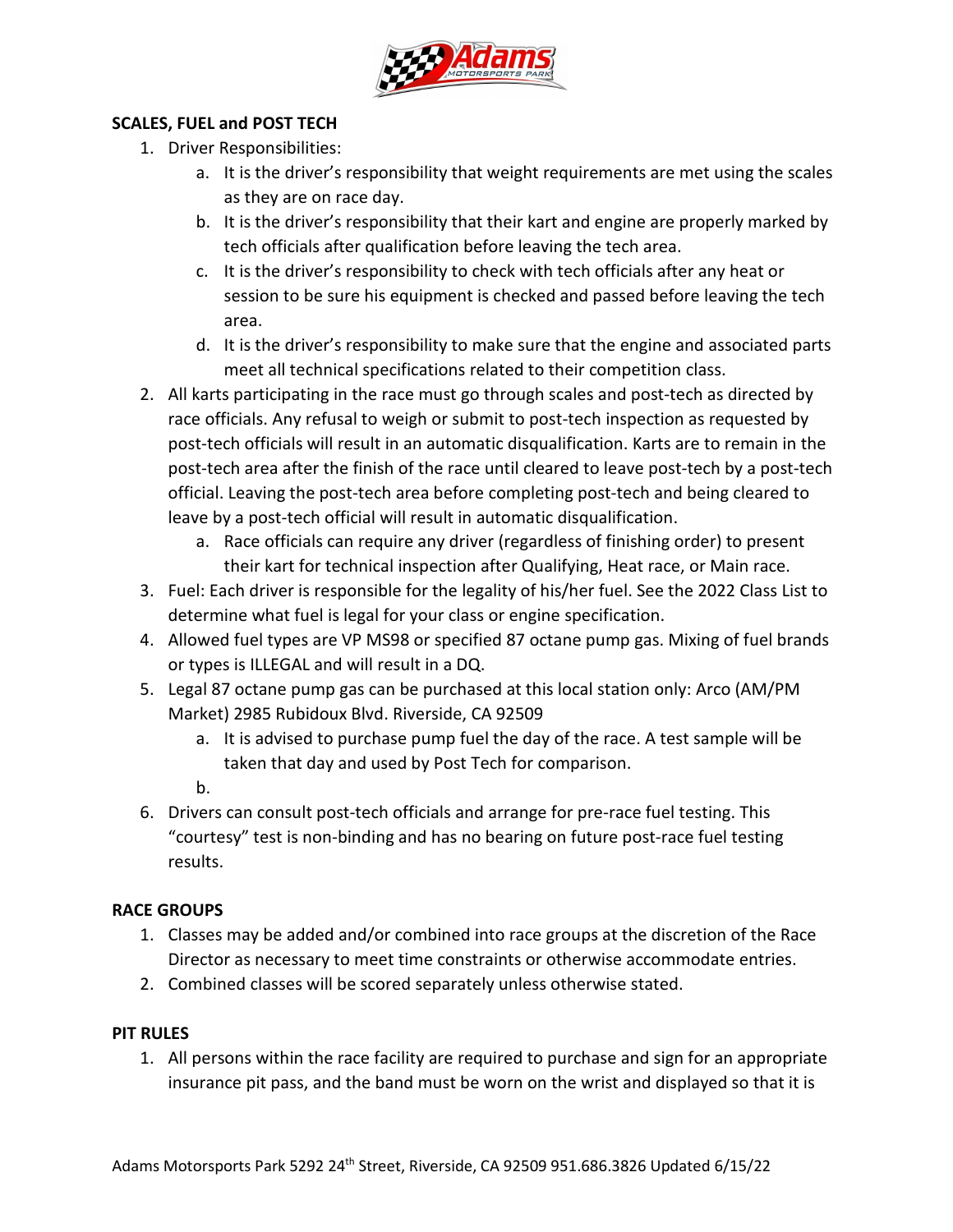

visible. Transferring of passes is not allowed. Wrist bands are only valid on the date of purchase.

- 2. The use of artificial noise makers is prohibited at all Adams Motorsports Park Karting Races.
- 3. Pets must be leashed at all times. Pets are not allowed in the Grid area, along the track fence line, or forward of Row 1. Owners are fully responsible for the actions of their animals. At the discretion of an Adams Motorsports Park race official owners can be told to remove their pet(s) from the karting facility area.
- 4. Use or operation of bicycles, scooters, skateboards, skates, go-peds, mini bikes, motorcycles, ATVs are not allowed anywhere in the race facility. This is necessary to meet insurance and facility requirements. Exceptions: handicapped persons use permitted only as authorized by race officials.
- 5. No game playing or other recreational activities that are not part of kart racing are allowed in the pit areas during live track operation.
- 6. The driver will be held responsible for anyone in his/her group who does not adhere to these rules. Warnings are only at the discretion of officials, and drivers may be disqualified for the day for violations of these pit rules without warnings being issued.

# RACE-DAY RACE COMMITTEE.

- 1. The Race Director and the race are in committee are in charge of operations on race day. Members of the race committee include the Race Director, Assistant Race Director, Starter, Chief Scorer, the Chief Post-tech Inspector, Race Day Coordinator, and the Public Relations Coordinator.
- 2. Any assertions, protests, or appeals of rule violations must be made in writing to the Race Director within 30 minutes following the completion of the heat in which the violation is alleged to have occurred or within 30 minutes of being informed of a decision by a race official.
- 3. Protests or appeals shall be signed by the competitor or his/her guardian, and shall contain a statement of the relevant facts, a citation of the governing rule or rules, and explain the position being taken. Forms for protests may be requested at the AMP Registration Booth. All protests shall be submitted to a designated AMP official who will then give the protest form to the Race Director.
- 4. The Race Director has the power to resolve all appeals and protests and will consult with appropriate race officials in making his decision. The Race Director or his designee will advise the driver making the protest and any other drivers affected of his decision as soon as practical.
- 5. Race-day issues will be resolved on race day with the appropriate race officials, and will generally not be re-considered. It is encouraged that any safety concerns be brought to the attention of the facility via email at info@adamsmotorsportspark.com.